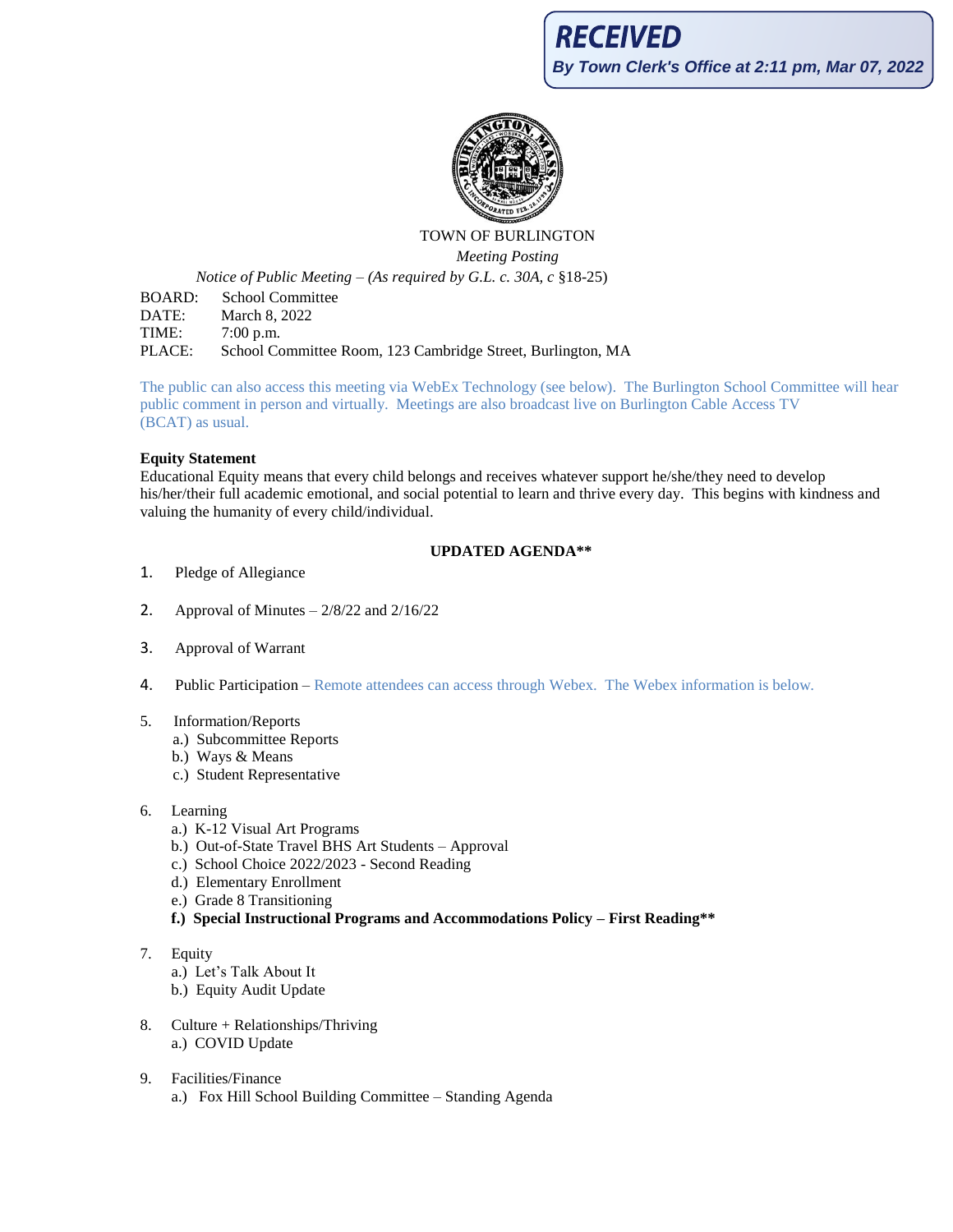- b.) Superintendent's Budget Presentation
- c.) Monthly Financial Update
- **d.) BHS Renovation\*\***
- 10. Old Business
- 11. Executive Session
	- a.) Executive Session M.G.L. Chapter 30A, Section 21(a), Subsection (3): To discuss strategy with respect to collective bargaining if an open meeting may have a detrimental effect on the bargaining position of the School District and the Chair so declares – BEA-Teachers Union; Subsection (4) - To discuss the deployment of security personnel or devices, or strategies with respect thereto – Proposed Cybersecurity Policy; Subsection  $(7)$  – For the purpose of complying with any general or special law, specifically G.L. c. 214, Section 1B – "Right to Privacy"; and G.L. c. 4,  $\S$ 7.
- 12. Adjournment

#### **Agenda subject to change\*\***

### **MEETING ACCESS INFORMATION BELOW**

Tuesday, March 8, 2022

7:00 PM | (UTC-05:00) Eastern Time (US & Canada) | 3 hrs

# [Join meeting](https://townofburlington.webex.com/townofburlington/j.php?MTID=mce0b50255b54730e43cc4e69d5c21959)

### **More ways to join:**

### **Join from the meeting link**

[https://townofburlington.webex.com/townofburlington/j.php?MTID=mce0b50255b54730e43cc4e69d5](https://townofburlington.webex.com/townofburlington/j.php?MTID=mce0b50255b54730e43cc4e69d5c21959) [c21959](https://townofburlington.webex.com/townofburlington/j.php?MTID=mce0b50255b54730e43cc4e69d5c21959)

#### **Join by meeting number**

Meeting number (access code): 2332 721 0419 Meeting password: Tuesday

**Tap to join from a mobile device (attendees only)** [+1-408-418-9388,,23327210419##](tel:%2B1-408-418-9388,,*01*23327210419%23%23*01*) United States Toll